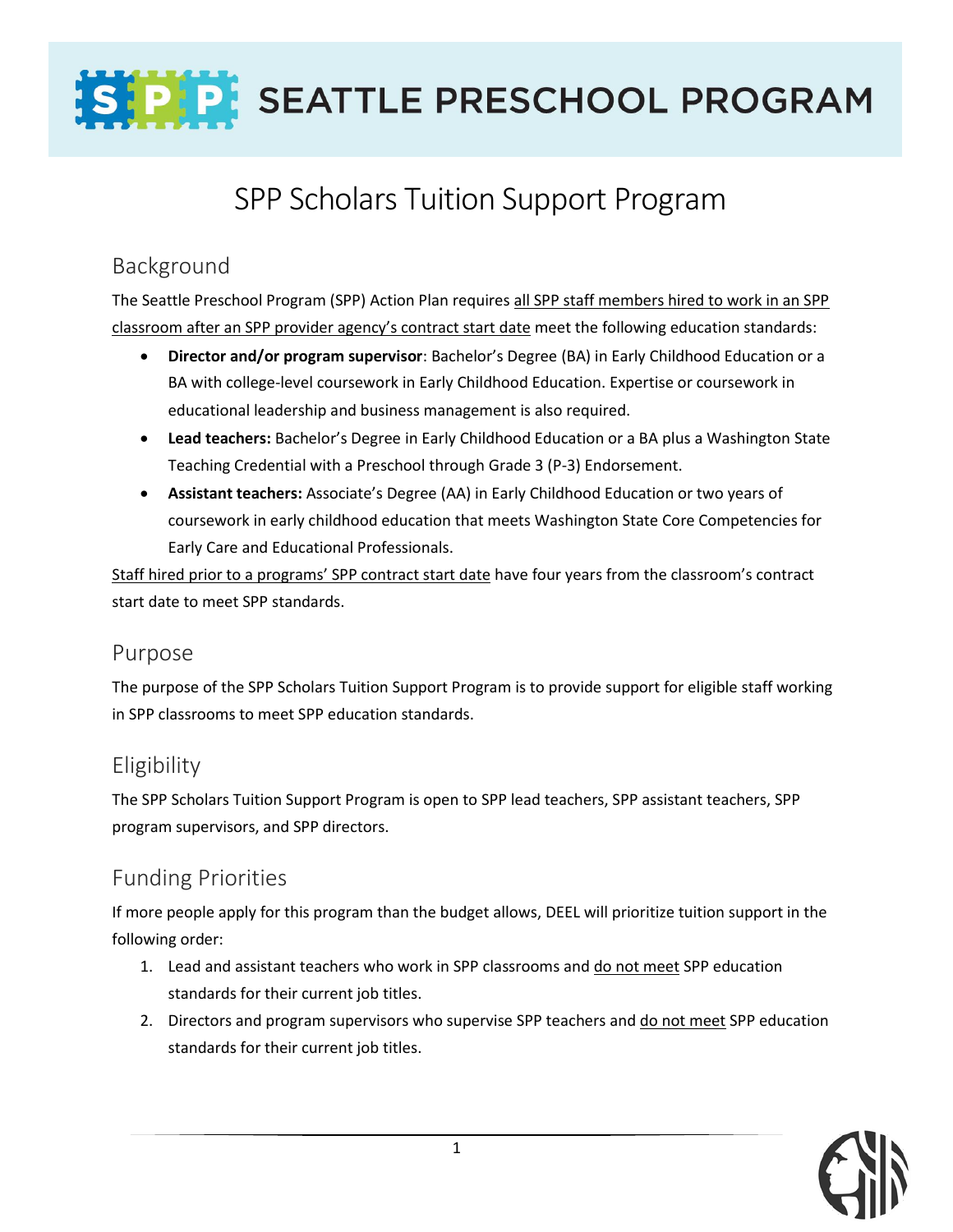# SEPEPE SEATTLE PRESCHOOL PROGRAM

SPP Staff who meet the following criteria should complete the SPP Scholars Tuition Support Application. Though they may not be funded by the SPP Scholars Tuition Support Program because it is only open to those who do not meet SPP education standards, they are eligible for alternate DEEL funding if the budget allows:

- 1. Assistant teachers who work in SPP classrooms and meet SPP education standards for their current job titles, but want to earn a Bachelor's Degree in Early Childhood Education.
- 2. Lead teachers who work in SPP classrooms and meet SPP education standards for their current job titles, but want to earn a Washington State Teaching Credential with a P-3 Endorsement.
- 3. Directors and program supervisors who supervise SPP teachers and currently meet SPP education standards for their current job titles, but want to earn an advanced degree related to their roles.

DEEL will analyze data generated through the SPP Scholars Tuition Support Program to assess annually whether adjustments to the priorities listed above could help to meet the City's goal of ensuring racial equity in City programs and services. For more information on the City's Race and Social Justice Initiative, please se[e http://www.seattle.gov/rsji/.](http://www.seattle.gov/rsji/)

### Approved Early Learning Degrees

To receive tuition support, eligible staff must be matriculated (enrolled in a college or university as a candidate for a degree) or on a path leading toward becoming a matriculated student. DEEL, aligning with the Washington State Department of Early Learning (DEL),<sup>1</sup> recognizes the following approved early learning majors:<sup>2</sup>

• Early childhood education (ECE)

 $\overline{a}$ 

- Early childhood and family studies
- Human development with specialization in ECE
- Children's studies/childhood education
- Elementary education with one of the following endorsements:
	- o Early childhood education o P-3
	- o Early childhood special education o P-3 special education

 $<sup>2</sup>$  Additional degree majors that meet DEL's requirements may be approved through a degree review and</sup> education verification process that can be accessed through the Managed Education and Registry Information Tool (MERIT) accessed via the DEL website.



 $1$  For more information, see DEL's definition of an ECE major at the following link: [http://www.del.wa.gov/requirements/professional/awards.aspx](http://www.del.wa.gov/publications/PD/docs/Education%20verification%20-%20About%20Education%20Verification.pdf)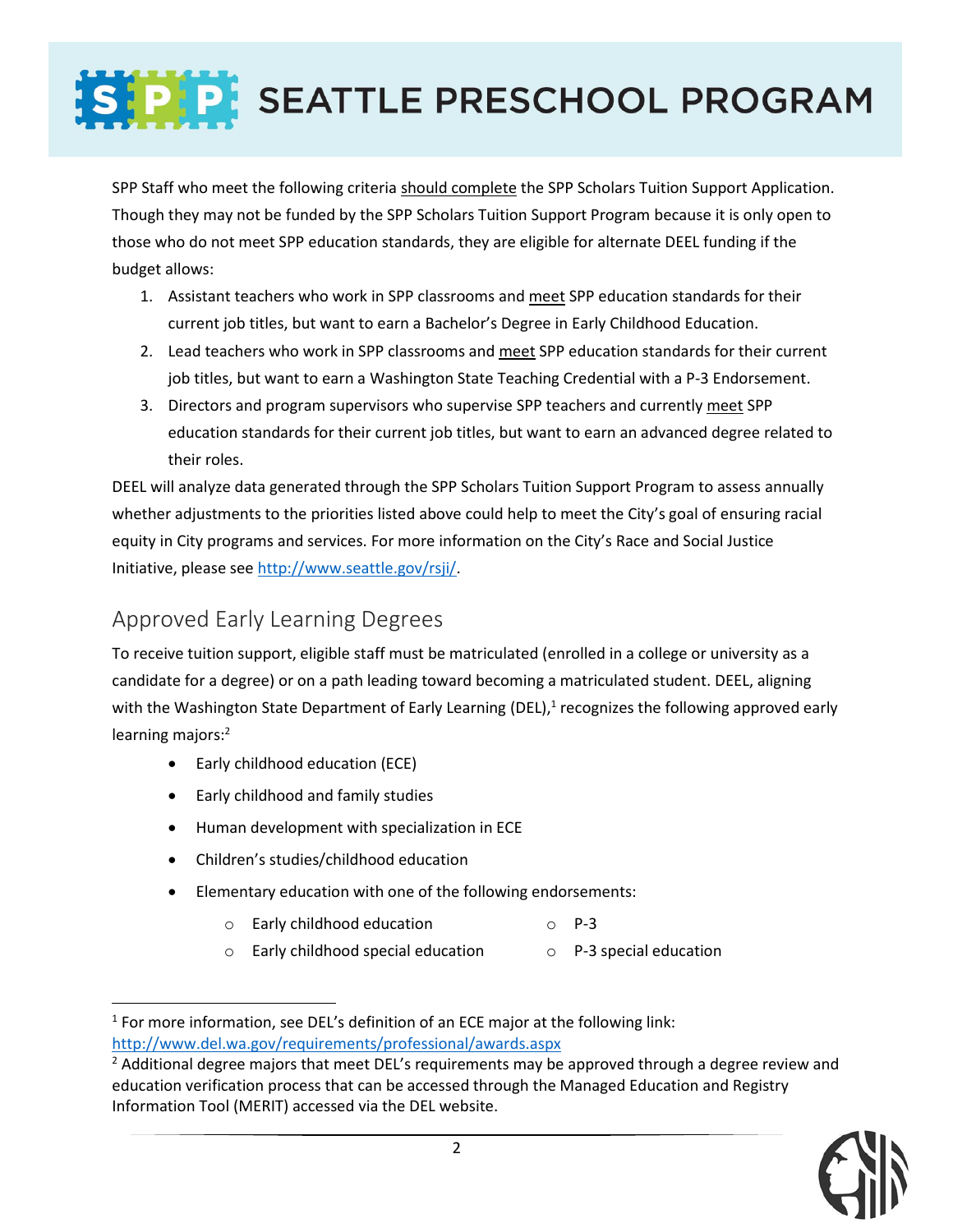# SPP PESEATTLE PRESCHOOL PROGRAM

DEEL welcomes early learning staff to enroll in an eligible degree program at a college of their choice. SPP Scholars seeking to complete a bachelor's degree are encouraged to consider the following options:

Seattle Colleges Bachelors of Applied Science (BAS) in ECE Anne Garrett, Manager, Early Childhood Education, BAS Degree Phone: (206) 934-4587 Email: [Anne.Garrett@seattlecolleges.edu](mailto:Anne.Garrett@seattlecolleges.edu) <https://northseattle.edu/programs/bas-early-childhood-education>

University of Washington—Seattle Bachelor of Arts in Early Childhood & Family Studies – Completion Program Jenni Campbell, Academic Adviser, Early Childhood & Family Studies Phone: 206-685-8936 or 888-469-6499 Email: [info@pce.uw.edu](mailto:info@pce.uw.edu) <http://www.earlychildhoodonline.uw.edu/>

For information on local ECE AA Programs: [http://www.sbctc.edu/our-colleges/explore-our](http://www.sbctc.edu/our-colleges/explore-our-colleges/default.aspx?pid=68&rid=King%20County)[colleges/default.aspx?pid=68&rid=King%20County](http://www.sbctc.edu/our-colleges/explore-our-colleges/default.aspx?pid=68&rid=King%20County) For information on other local bachelor's programs: <http://www.childcarenet.org/providers/scholarships/ece/earning-your-batchelors/king>

### Funding Levels and Allowable Expenses

Funding is contingent on availability and the SPP Scholar's progress. For the 2015–16 school year:

- **SPP lead teachers who currently do not meet SPP education standards** and are approved for tuition support are eligible for up to \$10,000 per year for tuition, books, parking, and other course-related materials and fees, such as technology/ lab fees, or other supplies associated with completing a Bachelor's Degree in ECE or an approved degree that meets SPP education standards.
- **SPP assistant teachers who currently do not meet SPP education standards** and are approved for tuition support will be eligible for up to \$10,000 per year for tuition, supplies, parking and other course-related materials and fees associated with completing an Associate's Degree in ECE or an approved degree that meets SPP standards.

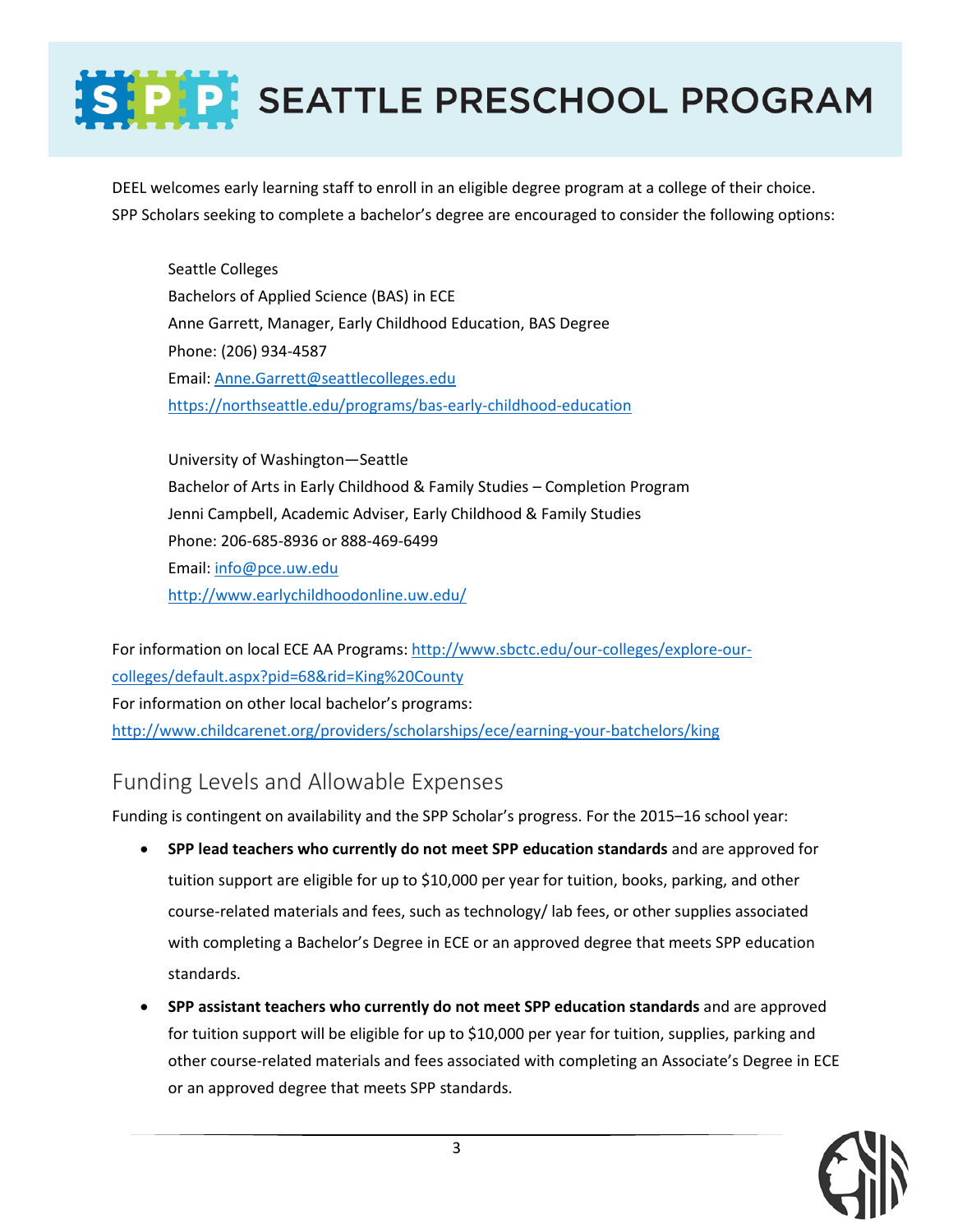# SPP PESEATTLE PRESCHOOL PROGRAM

 **SPP staff who currently meet SPP standards** will be considered for support if the DEEL budget allows. Funding awards and amounts will be contingent on availability and demand.

Tuition support may be used for:

- Courses identified by SPP coaches in the Scholars' Professional Development Plan **if** courses satisfy degree requirements.
- Required prerequisite courses that are required prior to, or concurrent with, admission to an approved associate's or bachelor's degree program.

Tuition support may not be used for:

- Any educational program which includes or requires religious worship, affiliation, or instruction.
- Tuition at a college or university which requires a student, as a condition of attendance, to participate in religious worship, affiliation or instruction.
- Any classes that include religious worship, exercise or instruction.

*Please note:* The intent of the SPP Scholars Tuition Support Program is that the City is the payer of last resort; that is, the City's support is intended to be drawn down only after other grants or scholarships the applicant has received are applied to the student's account. When possible, tuition will be paid by DEEL directly to the SPP Scholar's college or university. Costs associated with technology or lab fees, parking passes or other necessary supplies will also be paid directly to the college or university when possible. Requests for reimbursement for any fees, books, supplies, or parking paid directly by the SPP Scholar will require itemized and dated receipts and must be submitted to DEEL within one month of purchase date.

#### HOW TO APPLY

**Step 1.** Complete the Washington State Department of Early Learning's (DEL) MERIT Education Verification process though Centralia College. Please note: All SPP staff are required to complete the education/degree verification process through MERIT. For more information on the process, please see: <http://www.del.wa.gov/publications/PD/docs/FiveEasyStepsEnglish.pdf>

**Step 2.** Communicate your intent to apply for SPP tuition support to your DEEL coach and include the necessary steps to meet SPP's education requirements in your professional development plan.

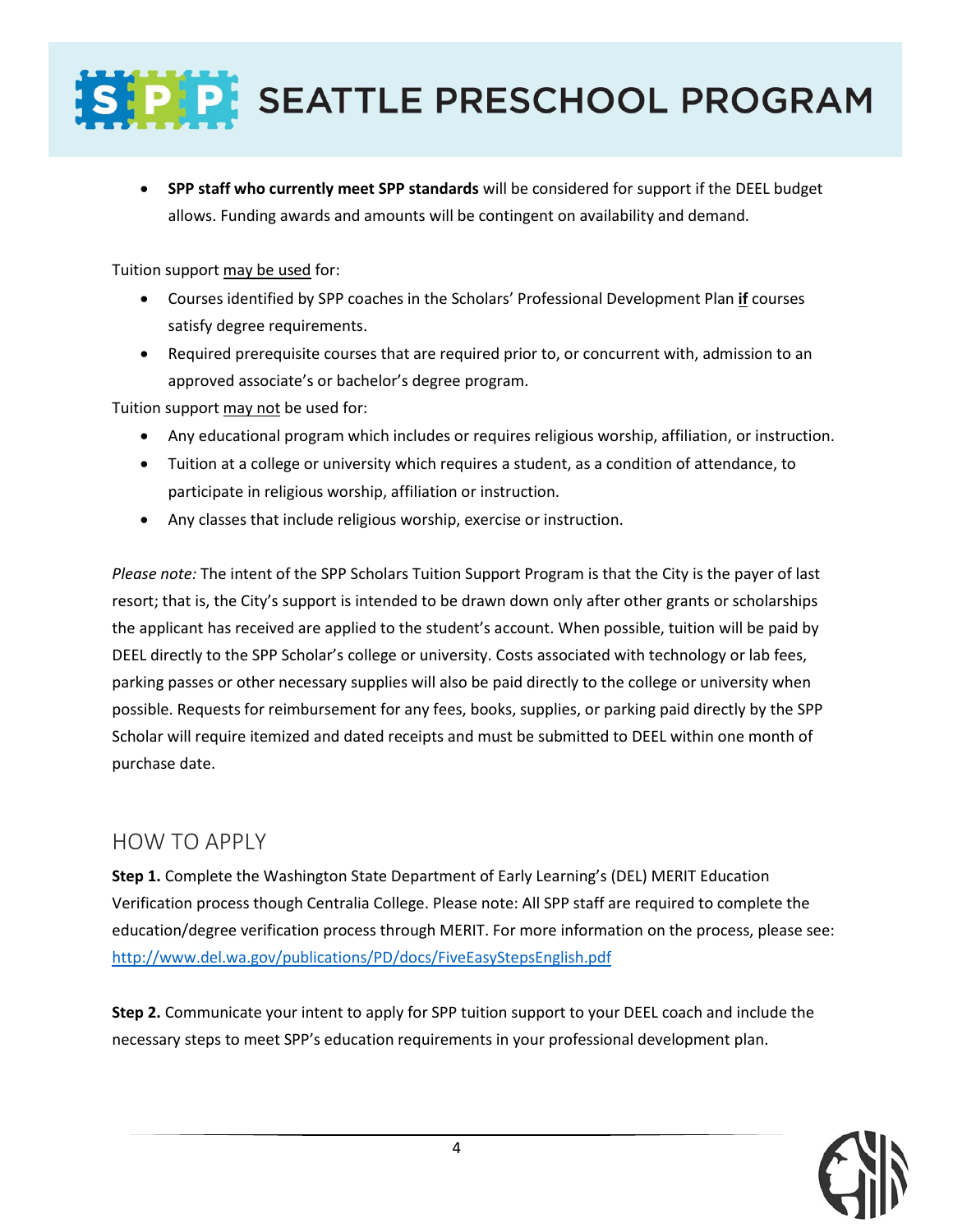# SPP PESEATTLE PRESCHOOL PROGRAM

*Please note:* DEEL coaches may advise SPP staff to take courses as a non-matriculated student (a student who is not enrolled as a candidate for a degree). These courses are supported by a different fund within DEEL. SPP staff taking courses as non-matriculated students do not have to complete this application.

**Step 3.** Apply for the following scholarships if you are eligible:

- Child Care Aware of Washington: General Scholarship <http://wa.childcareaware.org/providers/scholarships/general-scholarship>
- Child Care Aware of Washington: Bachelor's Degree Completion Scholarship [http://wa.childcareaware.org/providers/scholarships/bachelors-degree/ba-scholarship](http://wa.childcareaware.org/providers/scholarships/bachelors-degree/ba-scholarship-information-1)[information-1](http://wa.childcareaware.org/providers/scholarships/bachelors-degree/ba-scholarship-information-1)

**Step 4.** Submit your application. A complete application includes the following documents:

- 1. A completed *SPP Scholars Tuition Support Program Application.*
- 2. A printout of your MERIT "My Education" profile, which includes your DEL Education Verification Status, and a printout of the MERIT webpage that indicates whether or not you have received a professional development award through MERIT. For more information on verifying your education in MERIT, please see:

[http://www.del.wa.gov/publications/PD/docs/FiveEasyStepsEnglish.pdf.](http://www.del.wa.gov/publications/PD/docs/FiveEasyStepsEnglish.pdf)

- 3. Printouts of the emailed confirmation notices of your applications for the scholarships listed in **Step 3** above. Confirmation notices are sent by Child Care Aware of Washington to your center director via "DocuSign."
- 4. If available, please also include:
	- a. Your Professional Development Plan for the current school year, approved by your supervisor and DEEL coach.
	- b. Course schedules, tuition receipts, and other itemized receipts for any applicable expenses (including books, parking, and any course-related materials and fees).
	- c. Proof of matriculation in a DEL-approved degree program from your college advisor or registrar.

DEEL will notify you of the status of your application within two weeks. There are three possible outcomes:

**Approved:** You are conditionally approved to move forward. You must sign a contract accepting the terms of tuition support and matriculate into an approved program—see Next Steps below.

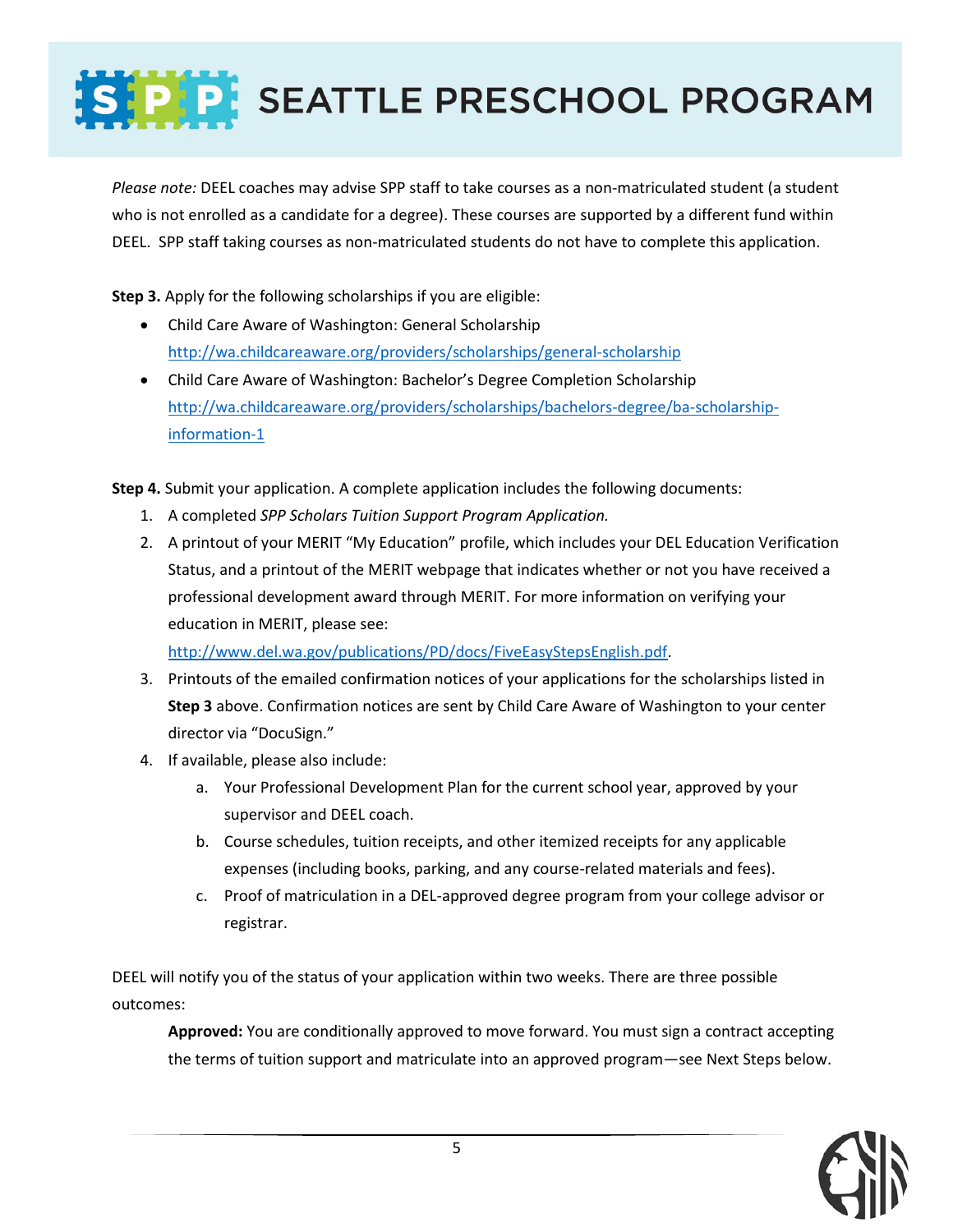# SEPEPE SEATTLE PRESCHOOL PROGRAM

**Waitlisted**: You currently "meet" the education requirements and may receive support if the budget allows.

**Denied**: A detailed justification will be provided.

**Next Steps.** Work with DEEL staff to identify the right program for your needs and complete monthly status updates. DEEL will email you monthly with a link to a status update questionnaire to be completed and returned within five business days of receipt. Failure to reply within the time allotted will delay the disbursement of funds for the following quarter. Additional documentation may be requested with the status updates and may include: registration receipts, academic plans, unofficial transcripts, grade reports, matriculation forms, and other documents.

#### Important: Additional Requirements and Commonly Asked Questions

- **What about SPP staff who exceed SPP standards?** SPP staff who currently "exceed" standards *will not* be considered for the SPP Scholars Tuition Support Program at this time.
- **What's my SPP status?** SPP Staff who are unsure whether they exceed, meet, or do not meet SPP standards should contact Suzette Espinoza-Cruz, Senior Early Learning Policy Specialist, at [suzette.espinoza-cruz@seattle.gov](mailto:suzette.espinoza-cruz@seattle.gov) or 206-386-1020.
- **What if my program costs more than \$10,000 per calendar year?** The maximum amount of tuition support that an SPP Scholar is allocated per academic year may not be enough to cover the full cost of tuition fees, especially if the Scholar has not been a resident of Washington State for more than a year or is a non-resident. Any fees incurred above the SPP tuition support limits are the responsibility of the Scholar.
- **What does it mean that the City is the "payer of last resort?"** Prospective SPP Scholars must apply, if eligible, for scholarships through Child Care Aware® of Washington and other grants or scholarships that are available through the government, colleges and universities, or their employer. SPP Scholars are not expected to take loans to cover costs unless the program they select exceeds the funding limit for the Tuition Support Program.
- **What do I have to do to maintain eligibility?** SPP Scholars must maintain a minimum overall grade point average of 2.5 or provide evidence that they are in good standing with their degree program.